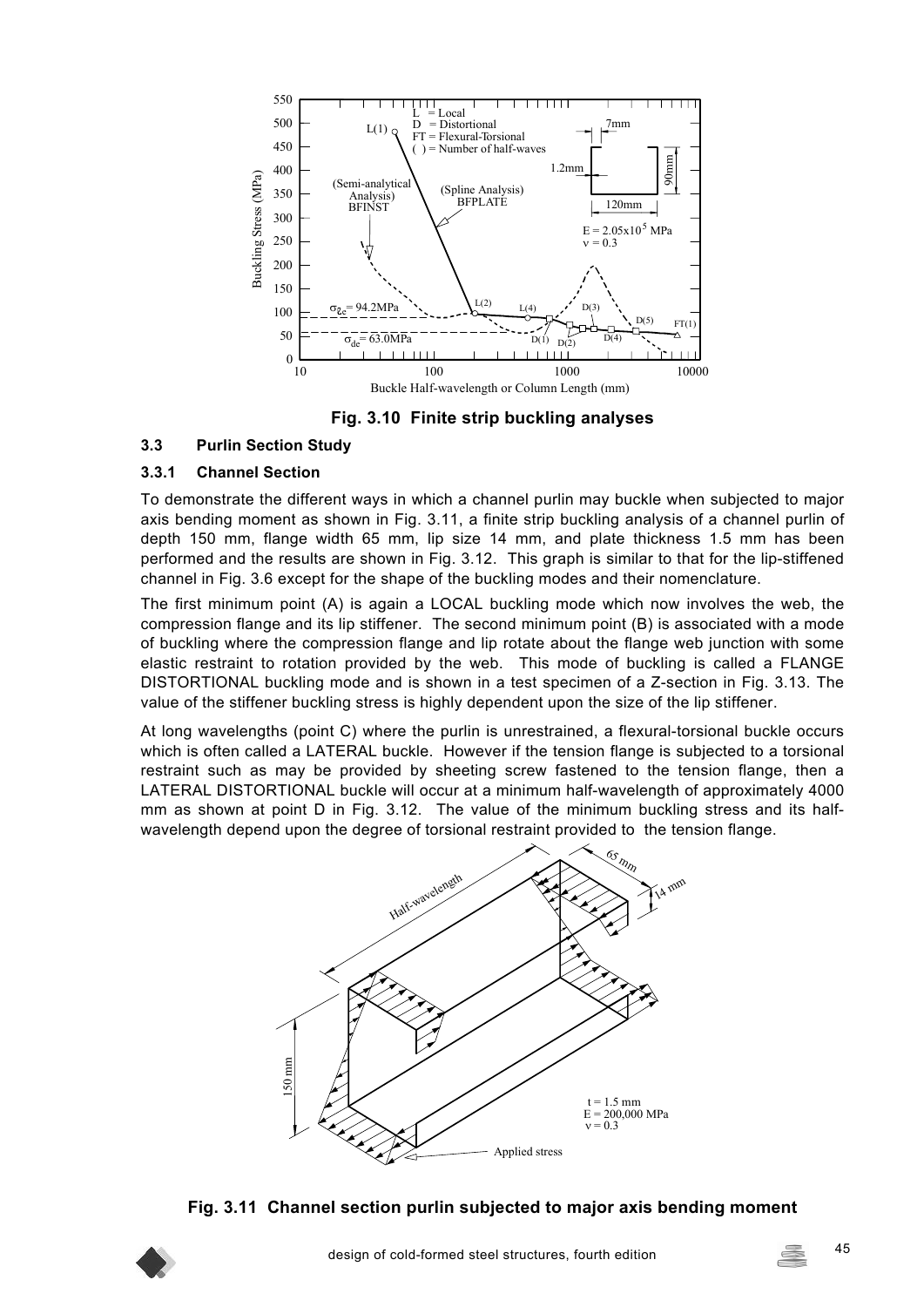

**Fig. 3.12 Channel section purlin buckling stress versus half-wavelength for major axis bending** 



#### **Fig. 3.13 Purlin flexural-torsional buckle with distortional buckle (foreground) and local buckle (background)**

#### **3.3.2 Z-Section**

A similar study to that of the channel section in bending has been performed for the two Zsections shown in Fig. 3.14. The first section contains a lip stiffener which is perpendicular to the flange and the second has a lip stiffener which is located at an angle of 45 degrees to the flange. In Fig. 3.14, the buckling stresses have been computed for buckle half-wavelengths up to 1000 mm so that only the local and stiffener buckling modes have been investigated.

As for the channel section study described above, the distortional buckling stresses are significantly lower than the local buckling stresses for both Z-sections. For the lip stiffener turned at 45 degrees to the flange, the flange distortional buckling stress is reduced by 19 percent compared with the value for the lip stiffener perpendicular to the flange thus indicating a potential failure mode of purlins with sloping lip stiffeners.

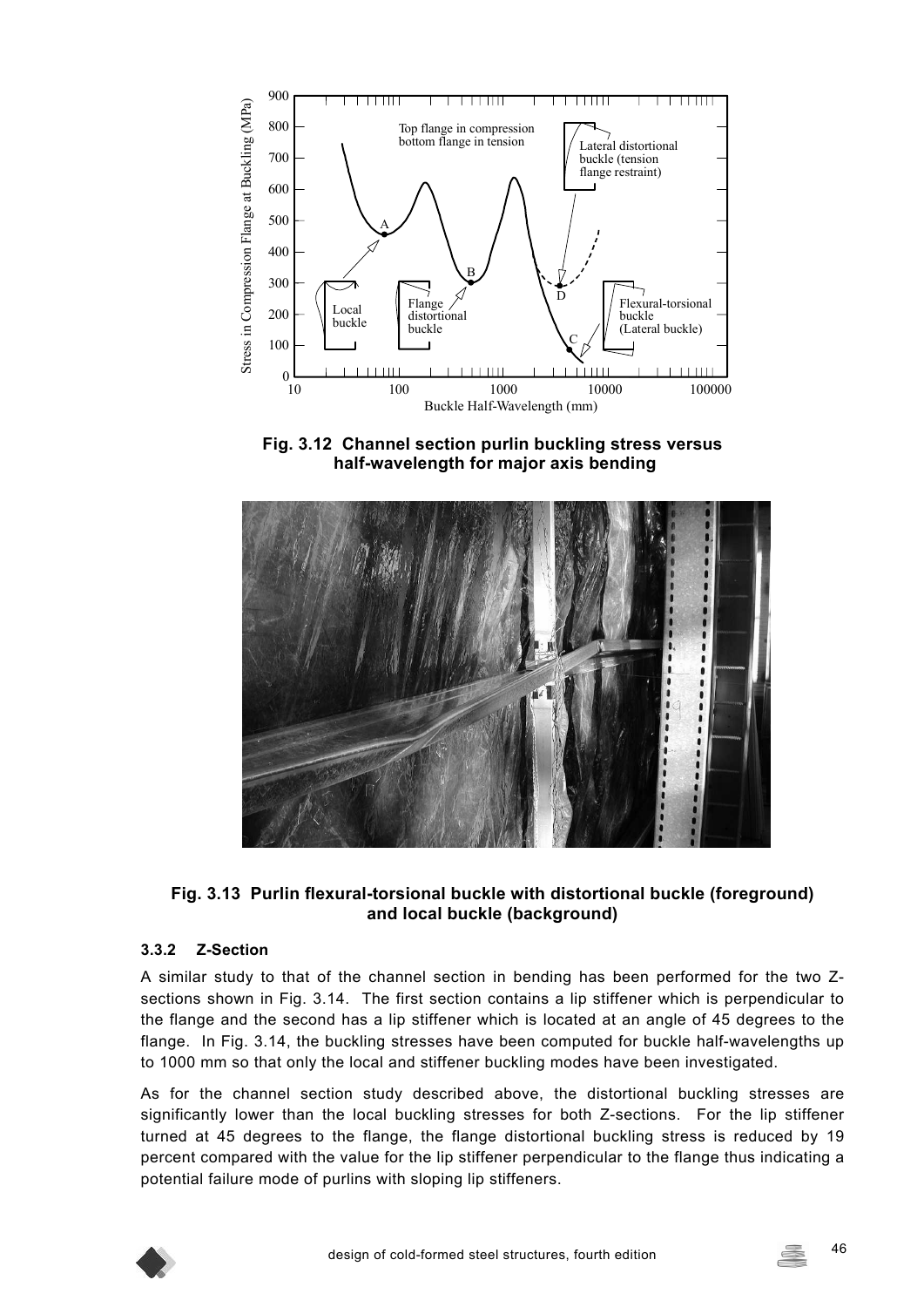

**Fig. 3.14 Z-Section purlin - buckling stress versus half-wavelength for bending about a horizontal axis** 

#### **3.4 Tubular Flange Sections**

#### **3.4.1 Hollow Flange Beam in Bending**

The Hollow Flange Beam (HFB) section in Fig. 1.13 has been investigated using the semianalytical finite strip buckling analysis. Two sections have been analysed to demonstrate the effect of the ERW weld on the section buckling behaviour. These are the section with closed flanges called ("HBS1"), and the section with open flanges (called "HBS2"). Fig. 3.15 shows graphs of buckling stress versus buckle half-wavelengths for the two sections subjected to pure bending about their major principal axes so that their top flanges are in compression and their bottom flanges are in tension as in a conventional beam. The buckling stress is the value of the stress in the compression flange farthest away from the bending axis when the section undergoes elastic buckling.



**Fig. 3.15 Hollow flange beam - buckling stress versus half-wavelength for major axis bending** 

At short half-wavelengths (50 mm - 500 mm in Fig. 3.15), the effect of welding the flange to the abutting web clearly demonstrates the changed buckling mode from LOCAL BUCKLING in the unattached flange for HBS2 to LOCAL BUCKLING of the top flange at a higher stress for HBS1.

At long half-wavelengths (2000 mm - 10000 mm in Fig. 3.15), the increased torsional rigidity of

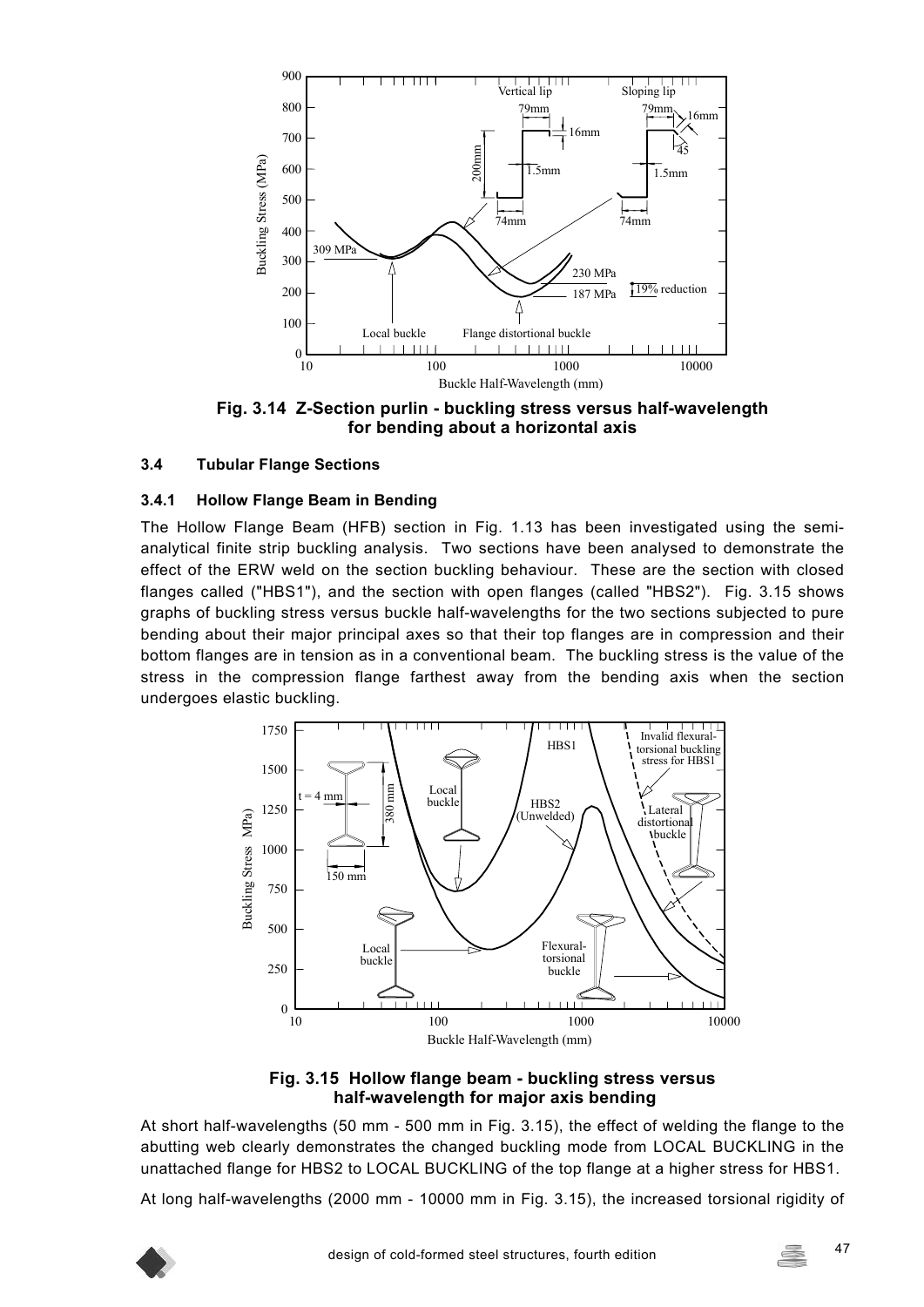# **Design of Cold-Formed Steel Structures (To Australian/New Zealand Standard AS/NZS 4600:2005)**

**by** 

# **Gregory J. Hancock** BSc BE PhD DEng

*Bluescope Steel Professor of Steel Structures*  Dean Faculty of Engineering & Information Technologies University of Sydney

**fourth edition - 2007** 

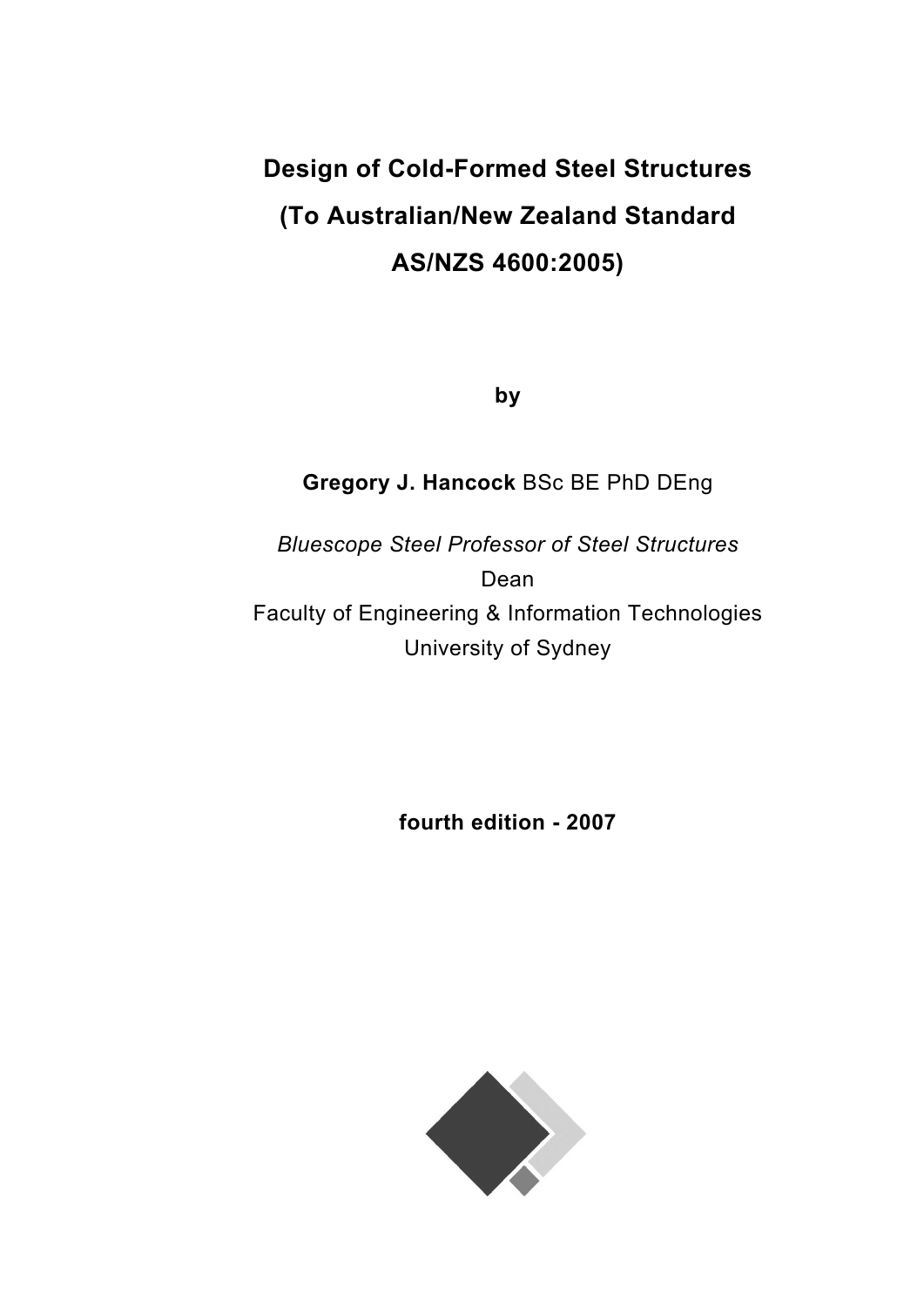## **CONTENTS**

|                                                                                                                                                                                                                                                                                                                                                                                                                                            | Page                                                     |
|--------------------------------------------------------------------------------------------------------------------------------------------------------------------------------------------------------------------------------------------------------------------------------------------------------------------------------------------------------------------------------------------------------------------------------------------|----------------------------------------------------------|
| PREFACE TO THE 4 <sup>th</sup> EDITION                                                                                                                                                                                                                                                                                                                                                                                                     | viii                                                     |
| CHAPTER 1<br><b>INTRODUCTION</b>                                                                                                                                                                                                                                                                                                                                                                                                           | $\mathbf{1}$                                             |
| Design Standards and Specifications for Cold-Formed Steel<br>1.1<br>1.1.1<br>General<br>1.1.2<br>History of Australian Cold-Formed Steel Structures Standards and USA<br>Specifications                                                                                                                                                                                                                                                    | $\mathbf 1$<br>$\mathbf{1}$<br>$\mathbf{1}$              |
| 1.1.3<br>New Developments in the 2005 Edition                                                                                                                                                                                                                                                                                                                                                                                              | $\overline{2}$                                           |
| 1.2<br>Common Section Profiles and Applications of Cold-Formed Steel                                                                                                                                                                                                                                                                                                                                                                       | 4                                                        |
| 1.3<br><b>Manufacturing Processes</b>                                                                                                                                                                                                                                                                                                                                                                                                      | 10                                                       |
| Special Problems in the Design of Cold-Formed Sections<br>1.4<br>Local Buckling and Post-local Buckling of Thin Plate Elements<br>1.4.1<br><b>Propensity for Twisting</b><br>1.4.2<br><b>Distortional Buckling</b><br>1.4.3<br>1.4.4<br>Cold Work of Forming<br>1.4.5<br>Web Crippling under Bearing<br>1.4.6<br>Connections<br>$1.4.7$<br>$1.4.8$<br><b>Corrosion Protection</b><br><b>Inelastic Reserve Capacity</b><br>1.4.9<br>Fatigue | 12<br>12<br>13<br>14<br>14<br>15<br>15<br>16<br>16<br>16 |
| 1.5<br><b>Loading Combinations</b>                                                                                                                                                                                                                                                                                                                                                                                                         | 17                                                       |
| 1.6<br>Limit States Design                                                                                                                                                                                                                                                                                                                                                                                                                 | 17                                                       |
| 1.7<br><b>Computer Analysis</b>                                                                                                                                                                                                                                                                                                                                                                                                            | 19                                                       |
| References<br>1.8                                                                                                                                                                                                                                                                                                                                                                                                                          | 20                                                       |
| <b>CHAPTER 2</b><br>MATERIALS AND COLD WORK OF FORMING                                                                                                                                                                                                                                                                                                                                                                                     | 22                                                       |
| 2.1<br><b>Steel Standards</b>                                                                                                                                                                                                                                                                                                                                                                                                              | 22                                                       |
| 2.2<br><b>Typical Stress-Strain Curves</b>                                                                                                                                                                                                                                                                                                                                                                                                 | 23                                                       |
| 2.3<br>Ductility                                                                                                                                                                                                                                                                                                                                                                                                                           | 25                                                       |
| 2.4<br><b>Effects of Cold Work on Structural Steels</b>                                                                                                                                                                                                                                                                                                                                                                                    | 29                                                       |
| 2.5<br><b>Corner Properties of Cold-Formed Sections</b>                                                                                                                                                                                                                                                                                                                                                                                    | 30                                                       |
| <b>Fracture Toughness</b><br>2.6<br>2.6.1 Background<br>2.6.2 Measurement of Critical Stress Intensity Factors<br>2.6.3 Evaluation of the Critical Stress Intensity Factors for Perforated Coupon Specimens<br>2.6.4 Evaluation of the Critical Stress Intensity Factors for Triple Bolted Specimens                                                                                                                                       | 32<br>32<br>32<br>34<br>35                               |
| 2.7<br>References                                                                                                                                                                                                                                                                                                                                                                                                                          | 36                                                       |
| <b>CHAPTER 3</b><br>BUCKLING MODES OF THIN-WALLED MEMBERS IN<br><b>COMPRESSION AND BENDING</b>                                                                                                                                                                                                                                                                                                                                             | 37                                                       |
| 3.1<br>Introduction to the Finite Strip Method                                                                                                                                                                                                                                                                                                                                                                                             | 37                                                       |
| 3.2<br>Monosymmetric Column Study<br>3.2.1<br><b>Unlipped Channel</b><br>3.2.2<br><b>Lipped Channel</b><br>3.2.3<br>Lipped Channel (Fixed Ended)                                                                                                                                                                                                                                                                                           | 38<br>38<br>41<br>44                                     |
| <b>Purlin Section Study</b><br>3.3<br><b>Channel Section</b><br>3.3.1<br>3.3.2<br>Z-Section                                                                                                                                                                                                                                                                                                                                                | 45<br>45<br>46                                           |

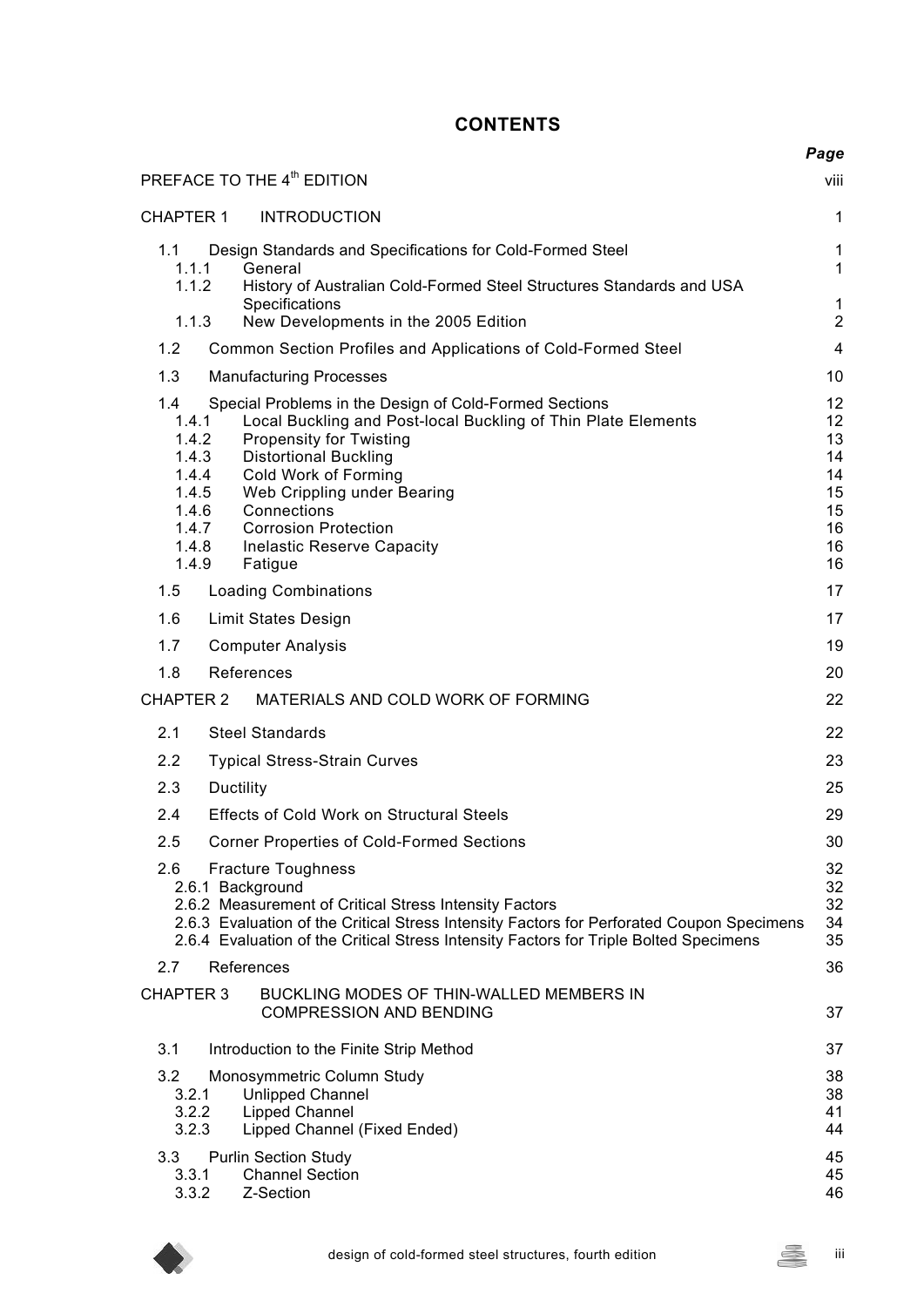| 3.4<br>3.4.1<br>3.4.2                          | <b>Tubular Flange Sections</b><br>Hollow Flange Beam in Bending<br>LiteSteel Beam Section in Bending                                                                                                                                                                                           | 47<br>47<br>48                         |
|------------------------------------------------|------------------------------------------------------------------------------------------------------------------------------------------------------------------------------------------------------------------------------------------------------------------------------------------------|----------------------------------------|
| 3.5                                            | References                                                                                                                                                                                                                                                                                     | 49                                     |
|                                                | CHAPTER 4 STIFFENED AND UNSTIFFENED COMPRESSION ELEMENTS                                                                                                                                                                                                                                       | 50                                     |
| 4.1                                            | <b>Local Buckling</b>                                                                                                                                                                                                                                                                          | 50                                     |
| 4.2                                            | Postbuckling of Plate Elements in Compression                                                                                                                                                                                                                                                  | 51                                     |
| 4.3                                            | Effective Width Formulae for Imperfect Elements in Pure Compression                                                                                                                                                                                                                            | 52                                     |
| 4.4<br>4.4.1<br>4.4.2                          | Effective Width Formulae for Imperfect Elements under Stress Gradient<br><b>Stiffened Elements</b><br><b>Unstiffened Elements</b>                                                                                                                                                              | 56<br>56<br>56                         |
| 4.5<br>4.5.1<br>4.5.2<br>4.5.3                 | <b>Effective Width Formulae for Elements with Stiffeners</b><br><b>Edge Stiffened Elements</b><br>Intermediate Stiffened Elements with One Intermediate Stiffener<br>Edge Stiffened Elements with Intermediate Stiffeners, and Stiffened Elements with<br>more than One Intermediate Stiffener | 57<br>57<br>58<br>58                   |
|                                                | 4.5.4 Uniformly Compressed Edge Stiffened Elements with Intermediate Stiffeners                                                                                                                                                                                                                | 59                                     |
| 4.6<br>4.6.1<br>4.6.2<br>4.6.3                 | Examples<br>Hat Section in Bending<br>Hat Section in Bending with Intermediate Stiffener in Compression Flange<br>C-Section Purlin in Bending                                                                                                                                                  | 59<br>59<br>63<br>68                   |
| 4.7                                            | References                                                                                                                                                                                                                                                                                     | 75                                     |
| <b>CHAPTER 5</b>                               | BEAMS, PURLINS AND BRACING                                                                                                                                                                                                                                                                     | 76                                     |
| 5.1                                            | General                                                                                                                                                                                                                                                                                        | 76                                     |
| 5.2<br>5.2.1<br>5.2.2<br>5.2.3                 | Flexural-Torsional (Lateral) Buckling<br>Elastic Buckling of Unbraced Simply Supported Beams<br>Continuous Beams and Braced Simply Supported Beams<br><b>Bending Strength Design Equations</b>                                                                                                 | 77<br>77<br>81<br>85                   |
| 5.3<br>5.3.1<br>5.3.2                          | <b>Distortional Buckling</b><br><b>Flange Distortional Buckling</b><br>Lateral-Distortional Buckling                                                                                                                                                                                           | 86<br>86<br>89                         |
| 5.4<br>5.4.1<br>5.4.2<br>5.4.3                 | <b>Basic Behaviour of Purlins</b><br>Linear Response of Channel and Z-sections<br><b>Stability Considerations</b><br>Sheeting and Connection Types                                                                                                                                             | 89<br>89<br>92<br>94                   |
| 5.5<br>5.5.1<br>5.5.2<br>5.5.3                 | Design Methods for Purlins<br>No Lateral and Torsional Restraint Provided by the Sheeting<br>Lateral Restraint but No Torsional Restraint<br>Lateral and Torsional Restraint                                                                                                                   | 95<br>95<br>95<br>96                   |
| 5.6                                            | <b>Bracing</b>                                                                                                                                                                                                                                                                                 | 98                                     |
| 5.7<br>5.7.1<br>5.7.2                          | <b>Inelastic Reserve Capacity</b><br><b>Sections with Flat Elements</b><br><b>Cylindrical Tubular Members</b>                                                                                                                                                                                  | 101<br>101<br>102                      |
| 5.8<br>5.8.1<br>5.8.2<br>5.8.3<br>5.8.4<br>5.9 | Examples<br>Simply Supported C-Section Purlin<br>Distortional Buckling Stress for C-Section<br><b>Continuous Lapped Z-Section Purlin</b><br>Z-Section Purlin in Bending<br>References                                                                                                          | 102<br>102<br>107<br>108<br>116<br>122 |
|                                                |                                                                                                                                                                                                                                                                                                |                                        |

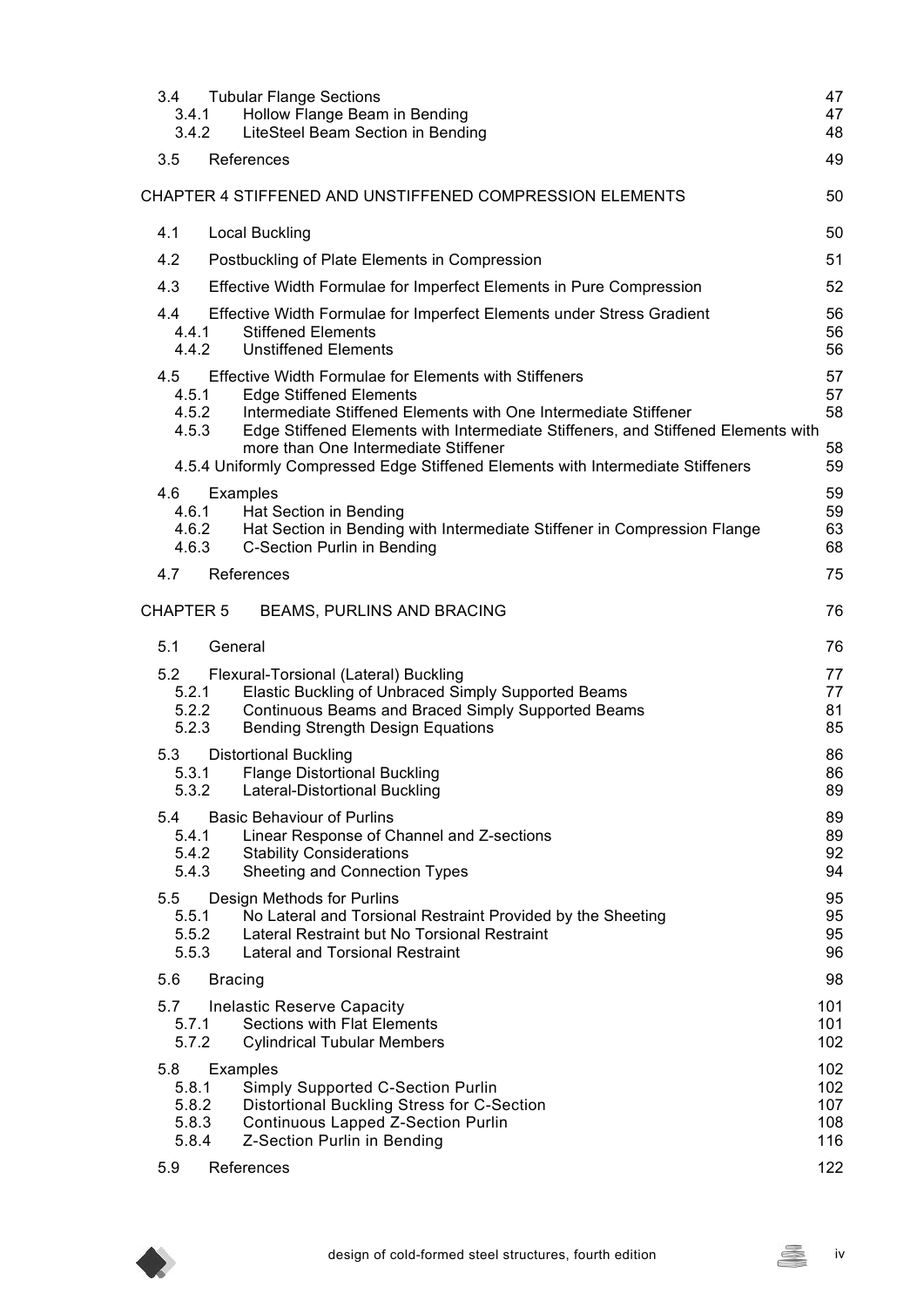|     | <b>CHAPTER 6</b> | <b>WEBS</b>                                                                                                                                                 | 125               |
|-----|------------------|-------------------------------------------------------------------------------------------------------------------------------------------------------------|-------------------|
| 6.1 | General          |                                                                                                                                                             | 125               |
| 6.2 |                  | Webs in Shear                                                                                                                                               | 125               |
|     | 6.2.1<br>6.2.2   | <b>Shear Buckling</b><br>Shear Yielding                                                                                                                     | 125<br>127        |
| 6.3 |                  | Webs in Bending                                                                                                                                             | 127               |
| 6.4 |                  | Webs in Combined Bending and Shear                                                                                                                          | 129               |
| 6.5 |                  | <b>Web Stiffeners</b>                                                                                                                                       | 130               |
| 6.6 |                  | Web Crippling (Bearing) of Open Sections                                                                                                                    | 130               |
|     | 6.6.1<br>6.6.2   | <b>Edge Loading Alone</b><br><b>Combined Bending and Edge Loading</b>                                                                                       | 130<br>133        |
| 6.7 |                  | Webs with Holes                                                                                                                                             | 134               |
| 6.8 |                  | Examples                                                                                                                                                    | 136               |
|     | 6.8.1            | Combined Bending and Shear at the End of the Lap of a Continuous Z-Section Purlin                                                                           | 136               |
|     | 6.8.2            | Combined Bearing and Bending of Hat Section                                                                                                                 | 138               |
| 6.9 |                  | References                                                                                                                                                  | 139               |
|     | <b>CHAPTER 7</b> | <b>COMPRESSION MEMBERS</b>                                                                                                                                  | 141               |
| 7.1 | General          |                                                                                                                                                             | 141               |
| 7.2 |                  | <b>Elastic Member Buckling</b>                                                                                                                              | 141               |
|     | 7.2.1<br>7.2.2   | Flexural, Torsional and Flexural-Torsional Buckling<br><b>Distortional Buckling</b>                                                                         | 141<br>143        |
| 7.3 |                  | Section Capacity in Compression                                                                                                                             | 143               |
| 7.4 |                  | Member Capacity in Compression                                                                                                                              | 144               |
|     | 7.4.1<br>7.4.2   | Flexural, Torsional and Flexural-Torsional Buckling<br><b>Distortional Buckling</b>                                                                         | 144<br>146        |
| 7.5 |                  | <b>Effect of Local Buckling</b>                                                                                                                             | 147               |
|     | 7.5.1            | <b>Monosymmetric Sections</b>                                                                                                                               | 147               |
|     | 7.5.2            | <b>High Strength Steel Box Sections</b>                                                                                                                     | 149               |
| 7.6 | 7.6.1            | Examples<br><b>Square Hollow Section Column</b>                                                                                                             | 151<br>151        |
|     | 7.6.2            | Unlipped Channel Column                                                                                                                                     | 153               |
|     | 7.6.3            | Lipped Channel Column                                                                                                                                       | 157               |
| 7.7 |                  | References                                                                                                                                                  | 164               |
|     | <b>CHAPTER 8</b> | MEMBERS IN COMBINED AXIAL LOAD AND BENDING                                                                                                                  | 165               |
| 8.1 |                  | Combined Axial Compressive Load and Bending - General                                                                                                       | 165               |
| 8.2 |                  | Interaction Equations for Combined Axial Compressive Load and Bending                                                                                       | 166               |
| 8.3 | 8.3.1<br>8.3.2   | Monosymmetric Sections under Combined Axial Compressive Load and Bending<br>Sections Bent in a Plane of Symmetry<br>Sections Bent about an Axis of Symmetry | 167<br>167<br>169 |
| 8.4 |                  | Combined Axial Tensile Load and Bending                                                                                                                     | 170               |
| 8.5 |                  | Examples                                                                                                                                                    | 171               |
|     | 8.5.1<br>8.5.2   | Unlipped Channel Section Beam-Column Bent in Plane of Symmetry<br>Unlipped Channel Section Beam-Column Bent about Plane of Symmetry                         | 171<br>174        |
|     | 8.5.3            | Lipped Channel Section Beam-Column Bent in Plane of Symmetry                                                                                                | 176               |
| 8.6 |                  | References                                                                                                                                                  | 180               |

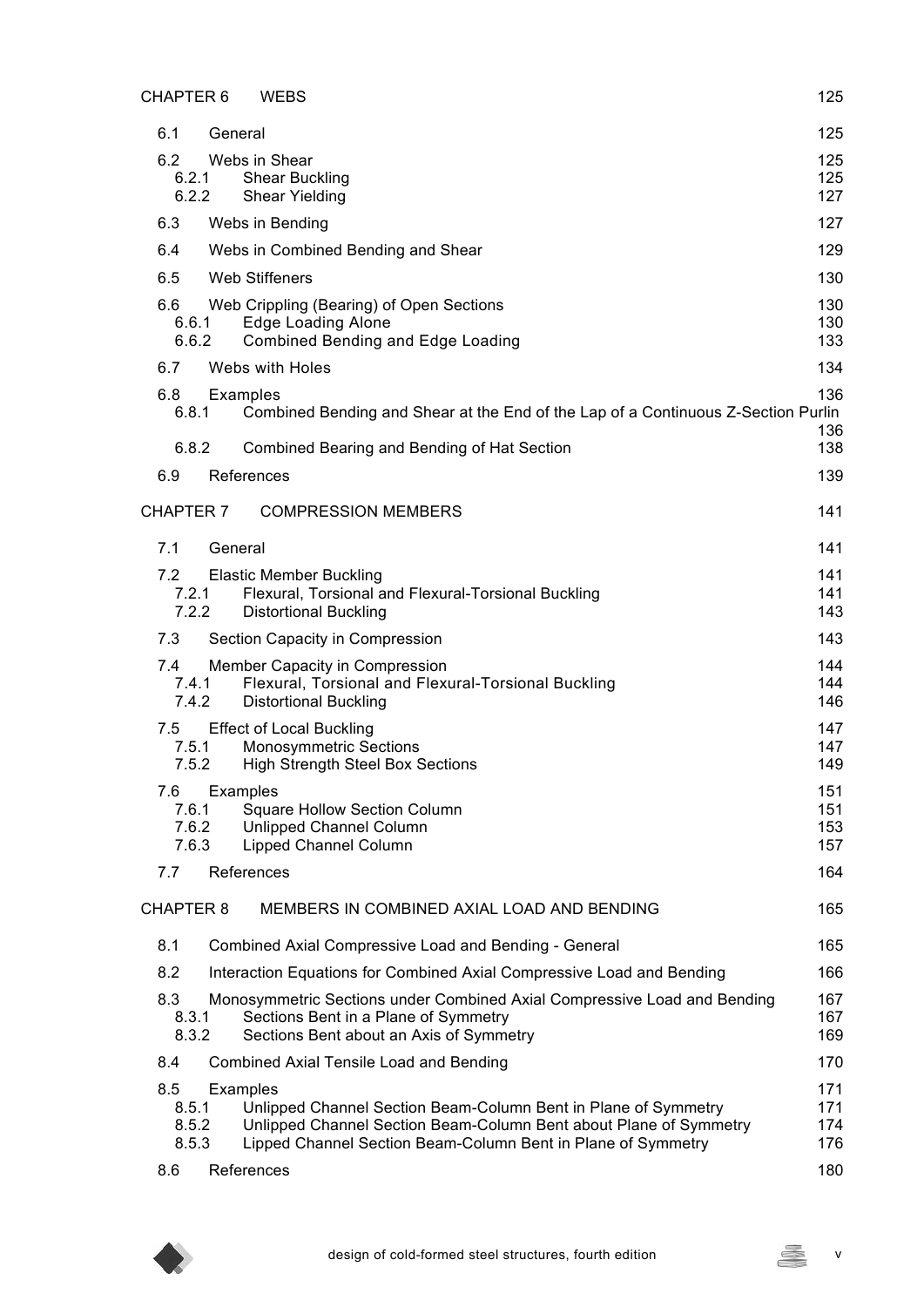| <b>CHAPTER 9</b><br><b>CONNECTIONS</b>                                                                                                                                                                                                                                                                                                  | 182                                                  |
|-----------------------------------------------------------------------------------------------------------------------------------------------------------------------------------------------------------------------------------------------------------------------------------------------------------------------------------------|------------------------------------------------------|
| 9.1<br>Introduction to Welded Connections                                                                                                                                                                                                                                                                                               | 182                                                  |
| 9.2<br><b>Fusion Welds</b><br>9.2.1<br><b>Butt Welds</b><br>9.2.2<br>Fillet Welds subject to Transverse Loading<br>9.2.3<br>Fillet Welds subject to Longitudinal Loading<br>9.2.4<br>Combined Longitudinal and Transverse Fillet Welds<br>9.2.5<br><b>Flare Welds</b><br>9.2.6 Arc Spot Welds (Puddle Welds)<br>9.2.7<br>Arc Seam Welds | 184<br>184<br>184<br>185<br>186<br>186<br>187<br>190 |
| 9.3<br><b>Resistance Welds</b>                                                                                                                                                                                                                                                                                                          | 190                                                  |
| 9.4<br>Introduction to Bolted Connections                                                                                                                                                                                                                                                                                               | 190                                                  |
| 9.5<br>Design Formulae and Failure Modes for Bolted Connections<br>Tearout Failure of Sheet (Type I)<br>9.5.1<br>9.5.2<br>Bearing Failure of Sheet (Type II)<br>Net Section Tension Failure (Type III)<br>9.5.3<br>9.5.4<br>Shear Failure of Bolt (Type IV)                                                                             | 192<br>193<br>193<br>194<br>196                      |
| 9.6<br><b>Screw Fasteners and Blind Rivets</b>                                                                                                                                                                                                                                                                                          | 196                                                  |
| 9.7<br>Rupture                                                                                                                                                                                                                                                                                                                          | 200                                                  |
| 9.8<br>Examples<br><b>Welded Connection Design Example</b><br>9.8.1<br><b>Bolted Connection Design Example</b><br>9.8.2                                                                                                                                                                                                                 | 201<br>201<br>205                                    |
| 9.9<br>References                                                                                                                                                                                                                                                                                                                       | 208                                                  |
| CHAPTER 10 DIRECT STRENGTH METHOD                                                                                                                                                                                                                                                                                                       | 209                                                  |
| 10.1<br>Introduction                                                                                                                                                                                                                                                                                                                    | 209                                                  |
| 10.2<br><b>Elastic Buckling Solutions</b>                                                                                                                                                                                                                                                                                               | 209                                                  |
| 10.3<br><b>Strength Design Curves</b><br>10.3.1<br><b>Local Buckling</b><br>10.3.2<br>Flange-distortional buckling<br>10.3.3<br>Overall buckling                                                                                                                                                                                        | 210<br>210<br>212<br>213                             |
| 10.4<br><b>Direct Strength Equations</b>                                                                                                                                                                                                                                                                                                | 213                                                  |
| 10.5<br>Examples<br>10.5.1<br>Lipped Channel Column (Direct Strength Method)<br>10.5.2<br>Simply Supported C-Section Beam                                                                                                                                                                                                               | 215<br>215<br>216                                    |
| 10.6<br>References                                                                                                                                                                                                                                                                                                                      | 218                                                  |
| <b>CHAPTER 11</b><br><b>STEEL STORAGE RACKING</b>                                                                                                                                                                                                                                                                                       | 219                                                  |
| 11.1<br>Introduction                                                                                                                                                                                                                                                                                                                    | 219                                                  |
| 11.2<br>Loads                                                                                                                                                                                                                                                                                                                           | 220                                                  |
| 11.3<br>Methods of Structural Analysis<br>11.3.1<br>Upright Frames - First Order<br>11.3.2<br>Upright Frames - Second Order<br>11.3.3<br><b>Beams</b>                                                                                                                                                                                   | 221<br>222<br>223<br>223                             |
| <b>Effects of Perforations (Slots)</b><br>11.4<br>Section Modulus of Net Section<br>11.4.1<br>Minimum Net Cross-Sectional Area<br>11.4.2<br>11.4.3<br>Form Factor (Q)                                                                                                                                                                   | 224<br>224<br>225<br>225                             |
| 11.5<br><b>Member Design Rules</b><br>11.5.1<br><b>Flexural Design Curves</b><br><b>Column Design Curves</b><br>11.5.2                                                                                                                                                                                                                  | 225<br>225<br>226                                    |